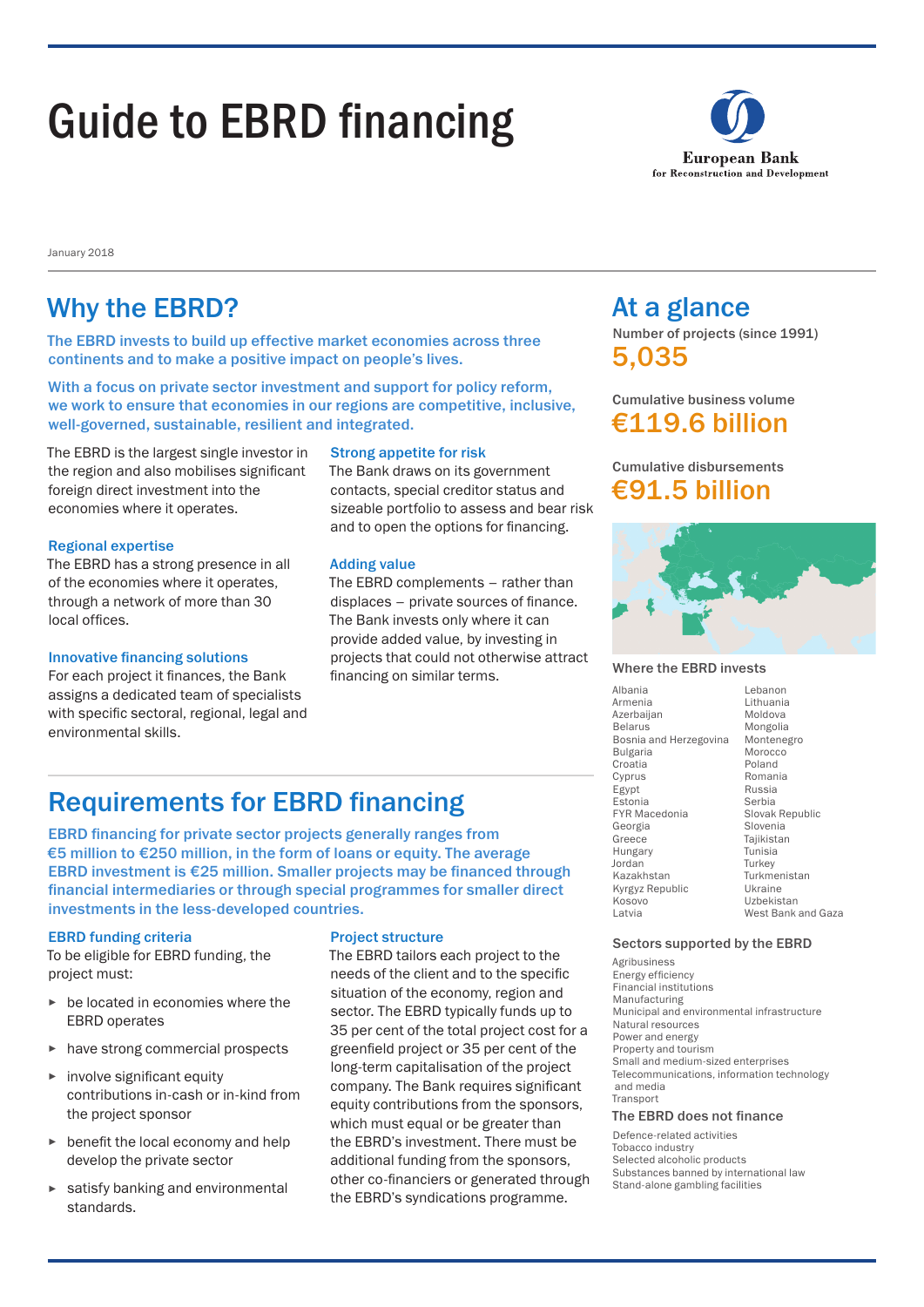## Types of funding available

#### Loans

The EBRD's loans are structured with a high degree of flexibility to match client and project needs. The Bank suggests a suitable loan currency and interest rate.

The basis for a loan is the expected cash flow of the project and the ability of the client to repay the loan over the agreed period. The credit risk can be taken entirely by the Bank or may be partly syndicated to the market. A loan may be secured by a borrower's assets and/ or it may be converted into shares or be equity-linked. Full details are negotiated with the client on a case-by-case basis.

#### Loan features

EBRD loans consist of the following features:

- ► a minimum amount of €5 million, although this can be smaller in some countries
- ► a fixed or floating rate
- senior, subordinated, mezzanine or convertible debt
- ► denominated in major foreign or some local currencies
- ► short to long-term maturities, from 1 to 15 years
- project-specific grace periods where necessary.

#### Interest rates

EBRD loans are priced competitively, based on current market rates, such as EURIBOR. The EBRD offers both fixed and floating interest rates (with a cap or collar). The EBRD does not subsidise projects, does not offer soft loans and the Bank does not compete with private banks.

#### Fees and charges

A margin above the base rate is added to reflect country risk and project-specific risk. This information is confidential to the client and the EBRD. In addition to the margin, the Bank charges the following fees and commissions:

- appraisal fee
- ► front-end commission and structuring fee, paid up-front
- ► syndication fee, where applicable
- ► commitment fee, payable on the committed but undisbursed loan amount
- ► loan conversion fee, paid at the time of interest rate, or currency conversion on the amount that is to be converted
- ► prepayment, cancellation and late payment fees where applicable.

In line with commercial practice, sponsors are obliged to reimburse the EBRD for out-of-pocket expenses, such as fees for technical consultants, outside legal counsel and travel expenses.

#### Other lending terms

Full lending terms are negotiated with the client for each project.

#### Recourse

Recourse to a sponsor is not always required. However, the EBRD may seek specific performance and completion guarantees plus other forms of support from sponsors of the kind that are normal practice in limited-recourse financing.

#### Insurance

The EBRD requires project companies to obtain insurance against normally insurable risks. Examples include theft of assets, outbreak of fire, specific construction risks. The Bank does not require insurance against political risk or non-convertibility of the local currency.

#### **Security**

The EBRD usually requires the companies it finances to secure the loan with project assets. These can include:

- ► mortgage on fixed assets, such as land, plant and other buildings
- ► mortgage on movable assets, such as equipment and other business assets
- ► assignment of the company's hard currency and domestic currency earnings
- ► pledge of the sponsor's shares in the company
- ► assignment of the company's insurance policy and other contractual benefits.

#### **Covenants**

Typical project finance covenants are required as part of the loan package. Such covenants, limiting indebtedness and specifying certain financial ratios and various other issues, will be negotiated.

#### Loan repayment

Repayment is normally in equal, semiannual instalments. Longer maturities and uneven repayment schedules may be considered on an exceptional basis – for example, up to 15 years under mortgage-style authorisation for large infrastructure operations.

#### Hedging possibilities

The EBRD can help manage financial risks associated with a project's assets and liabilities. This covers foreign exchange risk, interest rate risk and commodity price risk. Risk-hedging instruments include currency swaps, interest rate swaps, caps, collars and options and commodity swaps.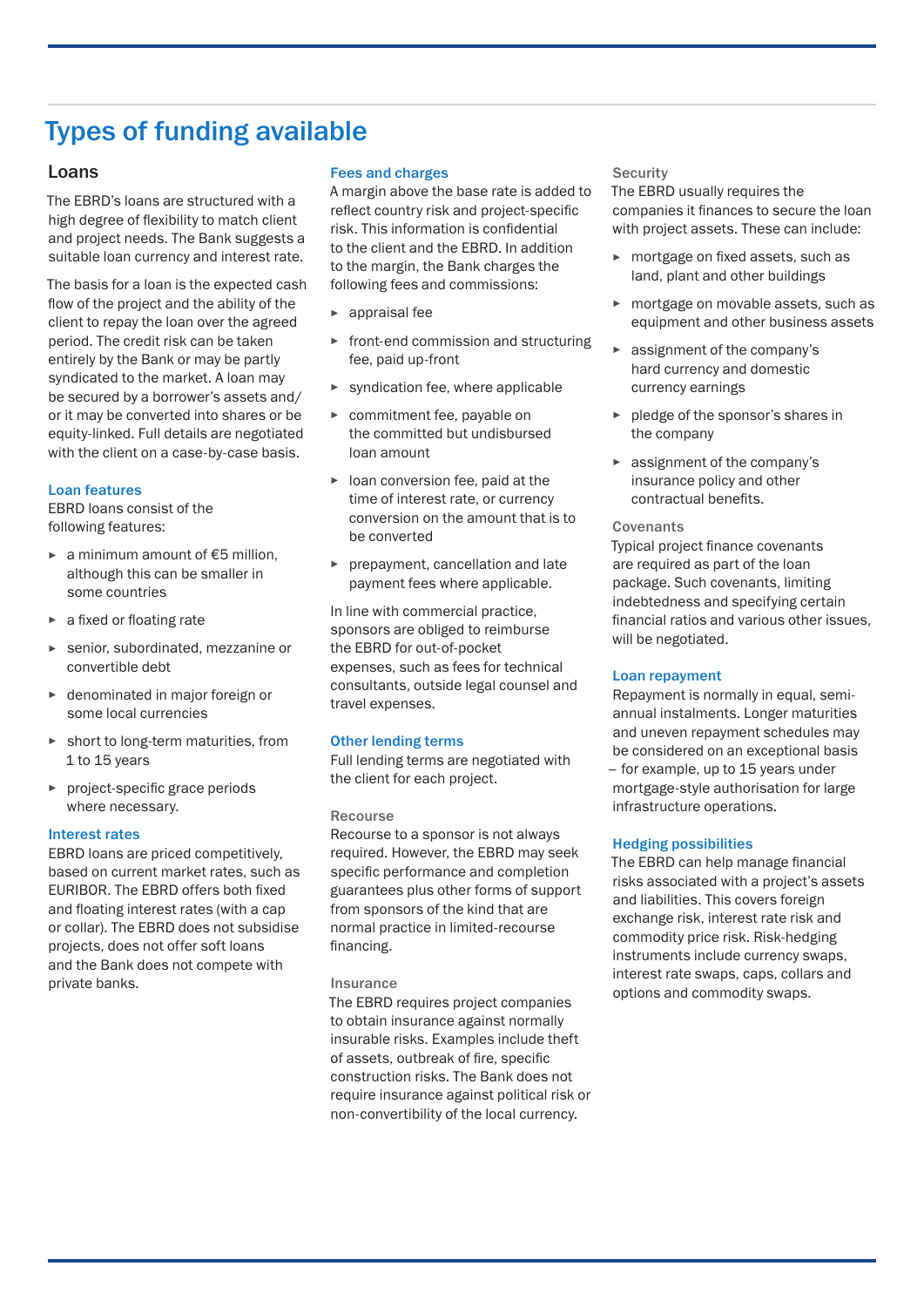#### **Equity**

The EBRD can acquire equity in amounts ranging from €2 million to €100 million in industry, infrastructure and the financial sector if there is an expected appropriate return on investment. The Bank will take only minority positions and will have a clear exit strategy.

#### Equity and quasi-equity instruments

The EBRD's equity and quasi-equity instruments include:

- ► ordinary shares, listed or unlisted
- ► subordinated and convertible loans
- ► income notes
- redeemable preference shares
- ► underwriting of share issues by public or privately owned enterprises.

Other forms of financing can be discussed with EBRD banking staff. The EBRD usually exits within four to eight years of the initial investment, varying from project to project. The Bank's exit strategy typically involves selling its participation to the project sponsors or selling the investment via a public offer.

The EBRD also participates in equity funds, which focus on a specific region. country or industry sector, have a local presence and are run by professional venture capitalists. These funds use the same investment criteria as the EBRD when it considers direct investments.

#### Guarantees

The EBRD provides various types of guarantees. These range from all-risk guarantees, whereby the Bank covers lenders against default regardless of the cause, to partial risk-specific contingent guarantees covering default arising from specified events.

In all cases the maximum exposure must be known and measurable and the credit risk must be acceptable. Precise legal definitions of the events guaranteed and pricing are handled on a case-by-case basis.

### EBRD project cycle

The EBRD project cycle consists of the following stages:

Concept Review – The EBRD's Operations Committee (OpsCom) approves the project concept and overall structure, including proposed financing structure and supporting obligations. At this stage, the EBRD and the client sign a mandate letter, which outlines the project plan, development expenses and responsibilities.

Final Review – Once the basic business deal (including a signed term sheet) has been negotiated and all investigations have been substantially completed, the project receives a Final Review by OpsCom.

Board Review – The EBRD President and operations team present the project to the Board of Directors for approval.

Signing – The EBRD and the client sign the deal and it becomes legally binding.

Disbursements – Once repayment conditions are agreed and the Bank's conditions met, the funds are transferred from the Bank's account to the client's account.

Repayments – The client repays the loan amount to the EBRD under an agreed schedule.

Sale of equity - The Bank sells its equity investments on a non-recourse basis.

Final maturity – The final loan amount is due for repayment to the Bank.

Completion – The loan has been fully repaid and/or the EBRD's equity investment divested.

### Co-financing

The EBRD tries to mobilise domestic and foreign capital because co-financing increases the resources available for funding other projects and introduces borrowers to the international debt markets.

Sources of co-financing include commercial banks, official co-financiers (such as government agencies and bilateral financial institutions providing grants, parallel loans and equity), export credit agencies and other international financial institutions, such as the International Finance Corporation and the World Bank. The EBRD aims to broaden and deepen the co-financing base by increasing the number of commercial lenders, and by introducing new co-financing structures and new countries into the market.

By being flexible and responding to the market, the Bank seeks to maximise the sources of finance available to clients and to structure the most appropriate forms of finance.

The types of co-financing available include A/B loans (where the EBRD finances a portion of the loan and syndicates the remainder to commercial lenders), parallel loans, export credit agency guarantees, political risk insurance, loans and equity from international financial institutions and grants.

The EBRD works in partnership with other institutions to increase the availability of financing and improve the investment climate in the region.

#### Typical capitalisation structure